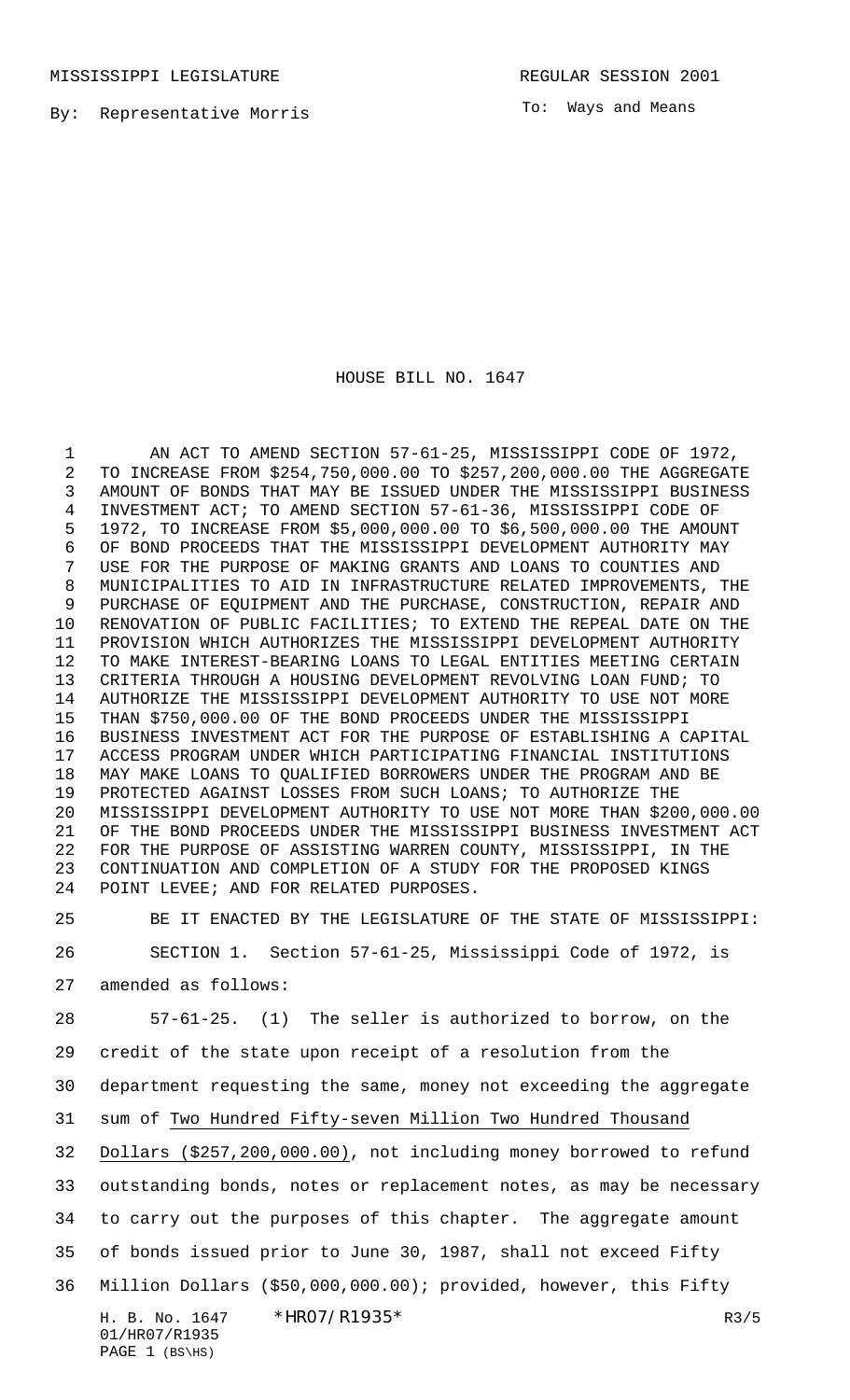Million Dollar (\$50,000,000.00) limitation shall not be construed to limit the aggregate amount of grants which may be awarded prior to June 30, 1987, to less than the full amount authorized under Section 57-61-15(1), Mississippi Code of 1972. The rate of interest on any such bonds or notes which are not subject to taxation shall not exceed the rates set forth in Section 75-17-101, Mississippi Code of 1972, for general obligation bonds.

 (2) As evidence of indebtedness authorized in this chapter, general or limited obligation bonds of the state shall be issued from time to time, to provide monies necessary to carry out the purposes of this chapter for such total amounts, in such form, in such denominations payable in such currencies (either domestic or foreign or both) and subject to such terms and conditions of issue, redemption and maturity, rate of interest and time of payment of interest as the seller directs, except that such bonds shall mature or otherwise be retired in annual installments beginning not more than five (5) years from date thereof and extending not more than thirty (30) years from date thereof.

 (3) All bonds and notes issued under authority of this chapter shall be signed by the chairman of the seller, or by his facsimile signature, and the official seal of the seller shall be affixed thereto, attested by the secretary of the seller.

 (4) All bonds and notes issued under authority of this chapter may be general or limited obligations of the state, and the full faith and credit of the State of Mississippi as to general obligation bonds, or the revenues derived from projects assisted as to limited obligation bonds, are hereby pledged for the payment of the principal of and interest on such bonds and notes.

 (5) Such bonds and notes and the income therefrom shall be exempt from all taxation in the State of Mississippi.

H. B. No. 1647 \*HR07/R1935\* 01/HR07/R1935 (6) The bonds may be issued as coupon bonds or registered as to both principal and interest, as the seller may determine. If

```
PAGE 2 (BS\HS)
```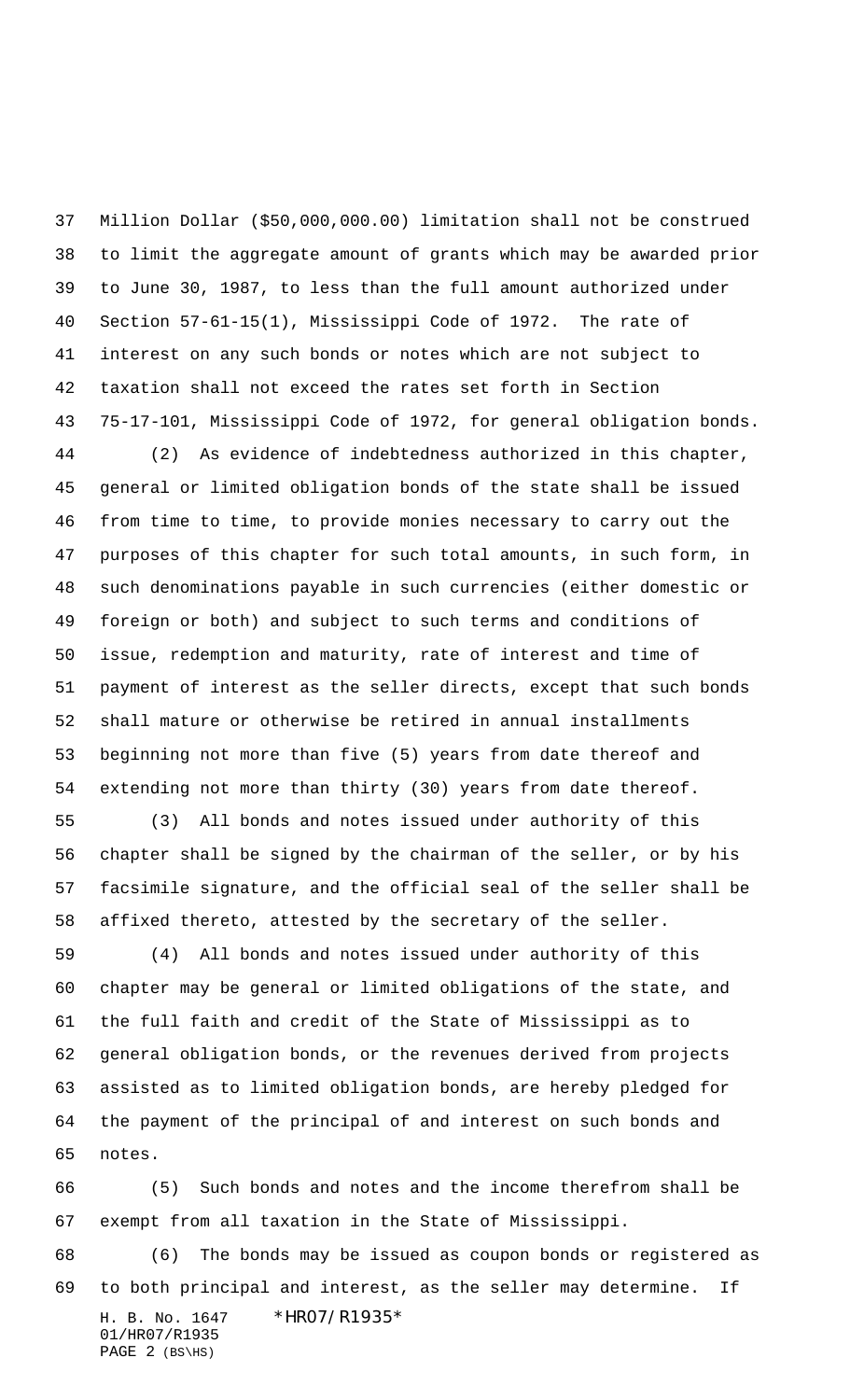interest coupons are attached, they shall contain the facsimile signature of the chairman and secretary of the seller.

 (7) The seller is authorized to provide, by resolution, for the issuance of refunding bonds for the purpose of refunding any debt issued under the provision of this chapter and then outstanding, either by voluntary exchange with the holders of the outstanding debt or to provide funds to redeem and the costs of issuance and retirement of the debt, at maturity or at any call date. The issuance of the refunding bonds, the maturities and other details thereof, the rights of the holders thereof and the duties of the issuing officials in respect to the same shall be governed by the provisions of this section, insofar as they may be applicable.

 (8) As to bonds issued hereunder and designated as taxable bonds by the seller, any immunity of the state to taxation by the United States government of interest on bonds or notes issued by the state is hereby waived.

 SECTION 2. Section 57-61-36, Mississippi Code of 1972, is amended as follows:

 57-61-36. (1) Notwithstanding any provision of this chapter to the contrary, the Mississippi Development Authority shall utilize not more than Ten Million Five Hundred Thousand Dollars (\$10,500,000.00) out of the proceeds of bonds authorized to be issued in this chapter for the purpose of making grants to municipalities through a development infrastructure grant fund to complete infrastructure related to new or expanded industry.

H. B. No. 1647 \*HR07/R1935\* 01/HR07/R1935 PAGE 3 (BS\HS) (2) Notwithstanding any provision of this chapter to the contrary, the Mississippi Development Authority may utilize not more than Seven Million Dollars (\$7,000,000.00) out of the proceeds of bonds authorized to be issued in this chapter for the purpose of making interest-bearing loans to any agency, department, institution, instrumentality or political subdivision of the state; or any agency, department, institution or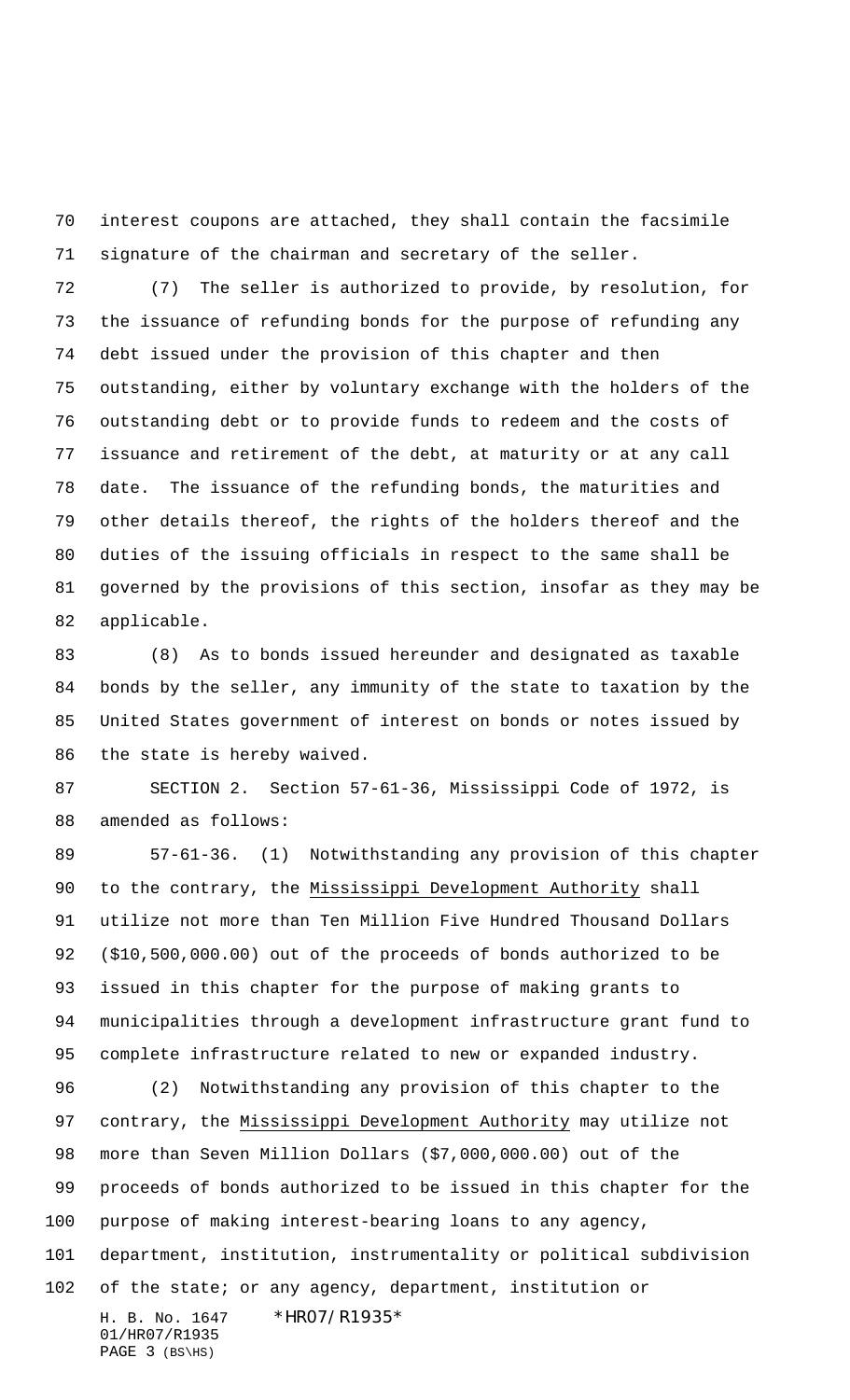instrumentality of any political subdivision of the state; or any business, organization, corporation, association or other legal entity meeting criteria established by the department, through a housing development revolving loan fund, to construct or repair housing for low or moderate income earners; provided, however, that the department may not utilize any bond proceeds authorized under this chapter for the purpose of making any loans to the Mississippi Home Corporation for any purpose whatsoever. No more than forty percent (40%) of the additional bonds authorized by this section in House Bill No. 1694, 1998 Regular Session [Laws, 1998, Chapter 559], may be used for multiple family housing activities. Funds authorized under this subsection may be deposited in the Mississippi Affordable Housing Development Fund authorized in Section 43-33-759 and used for purposes authorized by that section. This subsection (2) shall be repealed from and after July 1, 2002.

 (3) Notwithstanding any provision of this chapter to the 120 contrary, the Mississippi Development Authority shall utilize not more than Six Million Five Hundred Thousand Dollars (\$6,500,000.00) out of the proceeds of bonds authorized to be issued in this chapter for the purpose of making grants or loans to municipalities through an equipment and public facilities grant and loan fund to aid in infrastructure-related improvements as determined by the Mississippi Development Authority, the purchase of equipment and in the purchase, construction or repair and renovation of public facilities. Any bonds previously issued for the Development Infrastructure Revolving Loan Program which have not been loaned or applied for are eligible to be administered as grants or loans.

 The requirements of Section 57-61-9 shall not apply to any grant made under this subsection. The Mississippi Development Authority may establish criteria and guidelines to govern grants made pursuant to this subsection.

H. B. No. 1647 \*HR07/R1935\* 01/HR07/R1935 PAGE (BS\HS)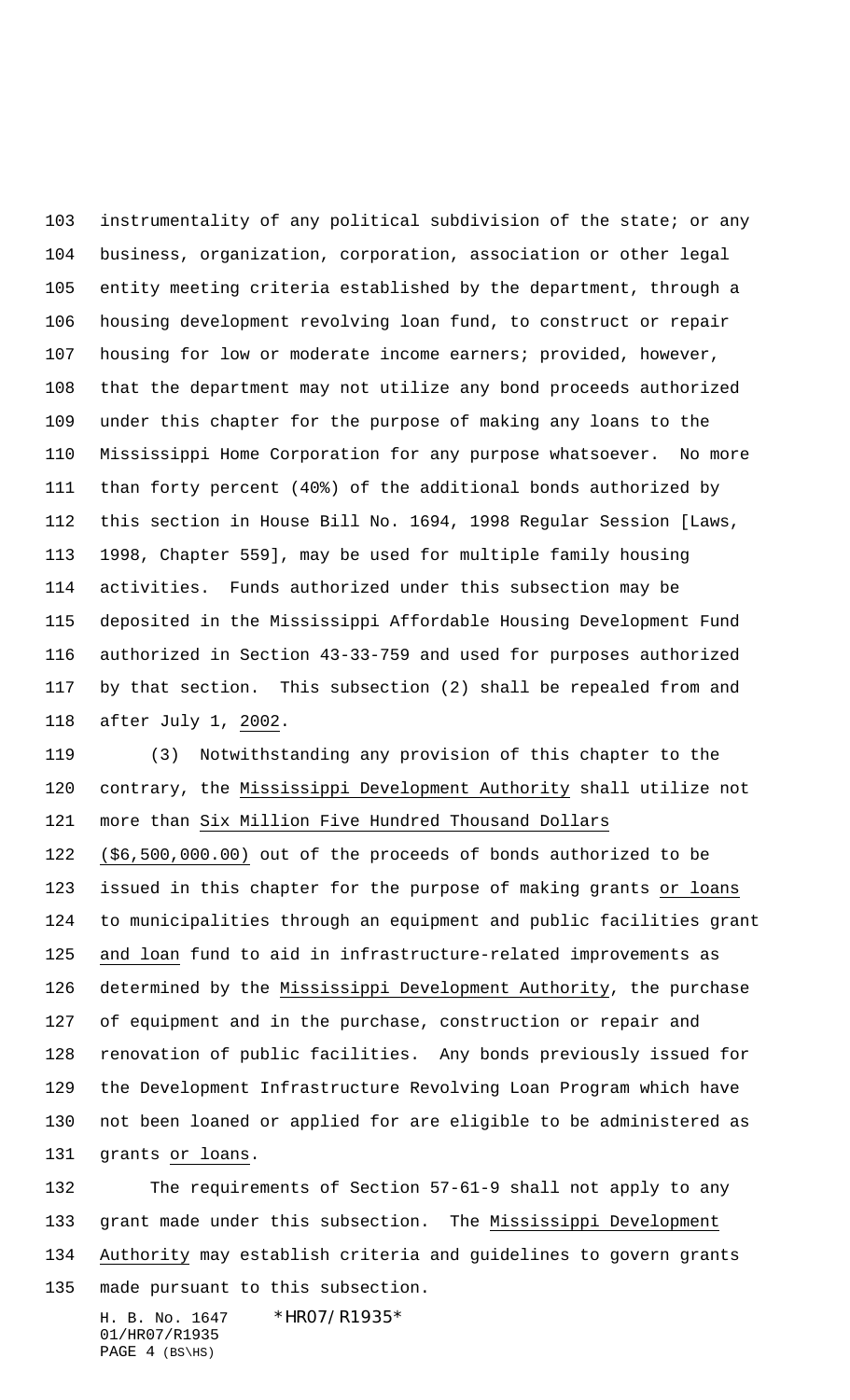(4) Notwithstanding any provision of this chapter to the contrary, the Mississippi Development Authority may utilize not more than Seven Hundred Fifty Thousand Dollars (\$750,000.00) out of the proceeds of bonds authorized to be issued in this chapter in order to match federal funds available from the United States Department of Agriculture for the purpose of establishing an intermediary relending program to be administered by the Mississippi Development Authority. The Mississippi Development Authority may establish criteria and guidelines to govern loans made under such program.

H. B. No. 1647 \*HR07/R1935\* 01/HR07/R1935 (5) The Mississippi Development Authority may establish a capital access program and may contract with any financial institution to participate in the program upon such terms and conditions as the authority shall consider necessary and proper. The Mississippi Development Authority may establish loss reserve accounts at financial institutions that participate in the program and require payments by the financial institution and the borrower to such loss reserve accounts. All money in such loss reserve accounts is the property of the Mississippi Development Authority. Under the capital access program a participating financial institution may make a loan to any borrower the Mississippi Development Authority determines to be qualified under rules and regulations adopted by the authority and be protected against losses from such loans as provided in the program. Under such 160 rules and regulations as may be adopted by the Mississippi Development Authority, a participating financial institution may submit claims for the reimbursement for losses incurred as a result of default on loans by qualified borrowers. Notwithstanding any provision of this chapter to the contrary, the Mississippi Development Authority may utilize not more than Seven Hundred Fifty Thousand Dollars (\$750,000.00) out of the proceeds of bonds authorized to be issued in this chapter for the purpose of making payments to loss reserve accounts

## PAGE (BS\HS)